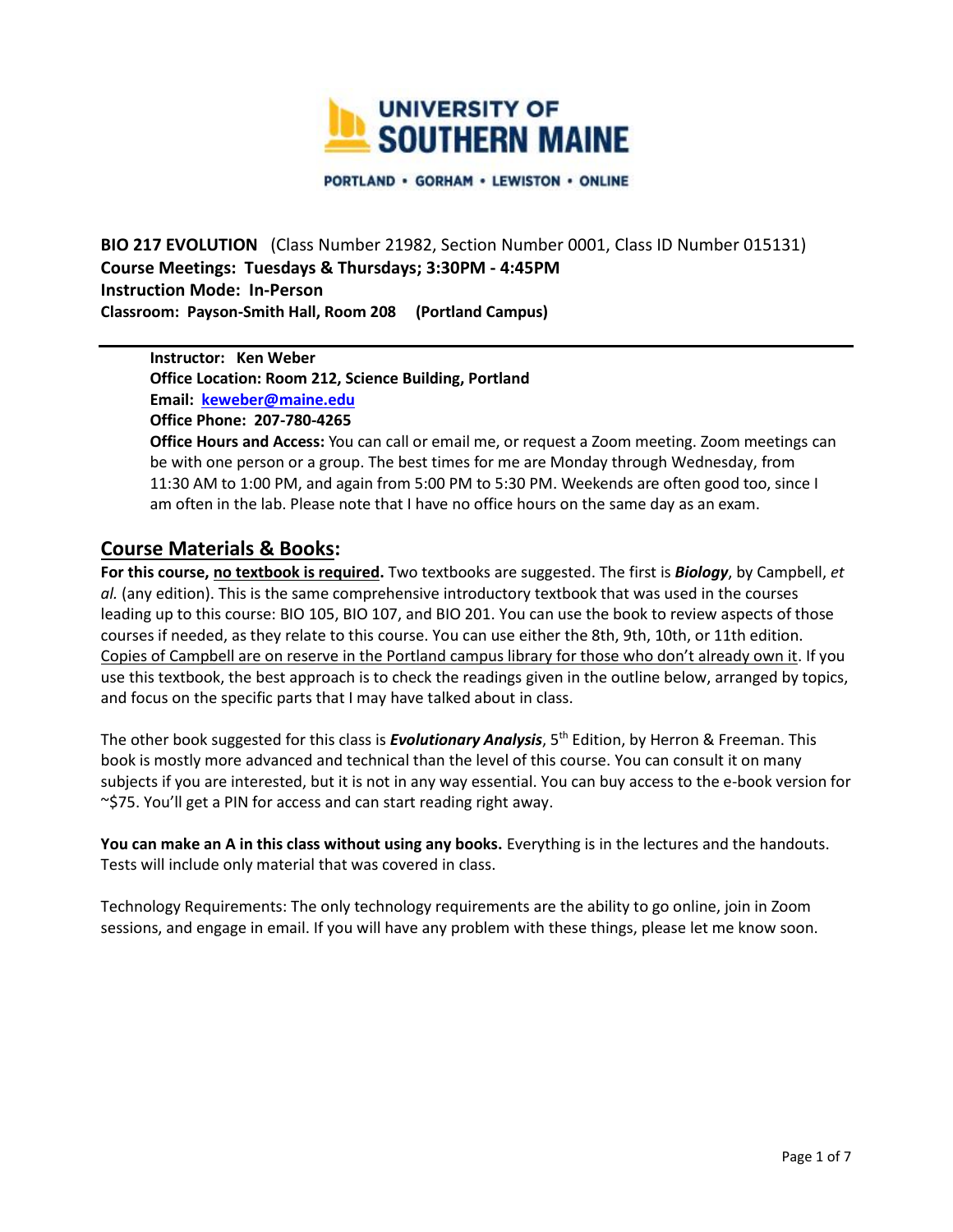# **Course Description, Including Format:**

BIO 217 Evolution: This is a study of the fossil record, adaptive and neutral change in genes and traits, natural selection, and the evolution of diversity and complexity. We also review some essential basics of the earth's geological history. The course will be taught in person, with masks and distancing required, and with the possibility of switching to remote teaching by Zoom at times. Prerequisite: grades of C- or higher in BIO 107 and BIO 201, or permission of instructor. Cr 3.

## **Learning Outcomes:**

Our objectives are to understand how adaptive and neutral evolution both occur during natural selection, how evolution acts at the levels of ecosystem, phenotype, and gene pool, and how evolution is revealed through phylogenetic reconstructions based on the fossil record, embryonic development, and homology at the anatomical and the molecular levels.

# **Outline Schedule of Meetings and Exams**

There will be 26 class meetings, following the general plan of major evolutionary topics outlined below. This outline is likely to be modified during the semester. There will be three exams, on the dates given below.

# *1. The Earth in Time: Plate Tectonics, Biostratigraphy and Geochronology (3)*

## *2. The Fossil Record of Organisms and Ecosystems: Micro- and Macroevolution (5)*

First Exam: Tuesday, February 15, 2022 3:30 – 4:45 PM

## *3. The Tools of Phylogenetic Reconstruction: Fossils, Homologies, Embryos, Genes (9)*

Second Exam: Tuesday, March 29, 2022 3:30 – 4:45 PM

# *4. Mutation, Recombination and Natural Selection (3)*

## *5. Some Major Adaptive Radiations (3)*

## *6. The Evolution of Complex Systems: Examples in Vertebrates (3)*

Final Exam: Tuesday, May 3, 2022 2:00 - 4:00 PM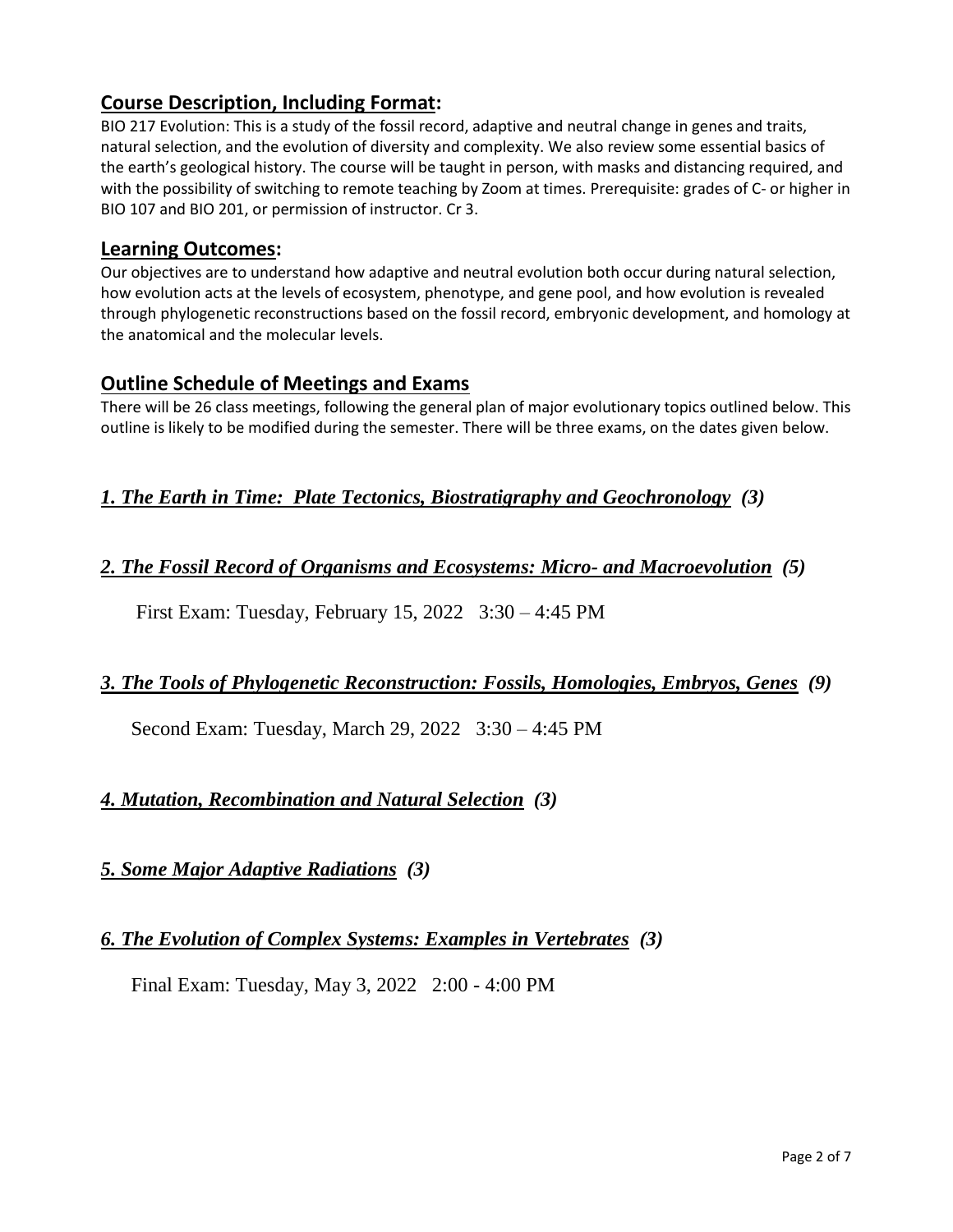### **Readings from Campbell's** *Biology* **for Background and Review**

The suggested readings below are chapter sections from Campbell's *Biology*. You may have used this book already, and perhaps you even studied some of these chapters in the courses BIO 105, 107 and 201, which are prerequisites for this course. The readings below may provide useful background and review of some concepts for this class. Most USM students taking this course already own this book. In case you don't own a copy, I've placed six copies of Campbell (8th Edition) on reserve in the Portland campus library. **This book is not required**. **These readings are not required. The tests are based only on the lectures.** You will not be tested on facts, concepts or examples which were never mentioned in class. The handouts and your own lecture notes are your best study guides.

### *1. The Earth in Time*

25.2 The fossil record documents the history of life.

25.3 Key events in life history include the origins of single-celled and multi-celled organisms and the colonization of land.

### *2. The Fossil Record of Organisms and Ecosystems: Micro- and Macroevolution*

25.4 The rise and fall of groups of organisms reflect differences in speciation and extinction rates. 25.6 Evolution is not goal oriented.

### *3. The Main Tools of Phylogenetic Reconstruction:Fossils, Homologies, Embryos and Genes*

22…. Parts of Chapter 22 touch briefly on phylogenetic reconstruction using fossils, homologies, embryos and genes. 22.3 Evolution is supported by an overwhelming amount of scientific evidence.

### *4. Mutation, Recombination and Natural Selection*

21.5 Duplication, rearrangement, and mutation of DNA contribute to genome evolution.

23.1 Genetic variation makes evolution possible.

23.3 Natural selection, genetic drift, and gene flow can alter allele frequencies in a population.

24.3 Hybrid zones reveal factors that cause reproductive isolation.

24.4 Speciation can occur rapidly or slowly and can result from changes in few or many genes.

### *5. Some Major Adaptive Radiations*

30.1 Seeds and pollen grains are key adaptations for life on land.

30.2 Gymnosperms bear "naked" seeds, typically on cones.

30.3 The reproductive adaptations of angiosperms include flowers and fruits.

### *6. The Evolution of Complex Systems: Examples in Vertebrates*

34.1 Chordates have a notochord and a dorsal, hollow nerve cord.

34.2 Craniates are chordates that have a head.

- 34.3 Vertebrates are craniates that have a backbone.
- 34.4 Gnathostomes are vertebrates that have jaws.
- 34.5 Tetrapods are gnathostomes that have limbs.

34.6 Amniotes are tetrapods that have a terrestrially adapted egg.

34.7 Mammals are amniotes that have hair and produce milk.

34.8 Humans are mammals that have a large brain and bipedal locomotion.

#### **If you need to review any genetics for this class, the sections of Campbell's** *Biology* **below would be helpful:**

Proteins & DNA: Chapter sections 5.4 & 5.5, in any edition.

Mitosis & Meiosis:Chapters 12 & 13 (except section 12.3), in any edition.

Molecular Genetics: Chapter sections 16.2, and 17.1, 17.2, 17.3 & 17.4, in any edition.

Genetic Regulation: Chapter sections 18.1, 18.2 & 18.3, in any edition.

Mutation: Chapter section 17.5, in any edition.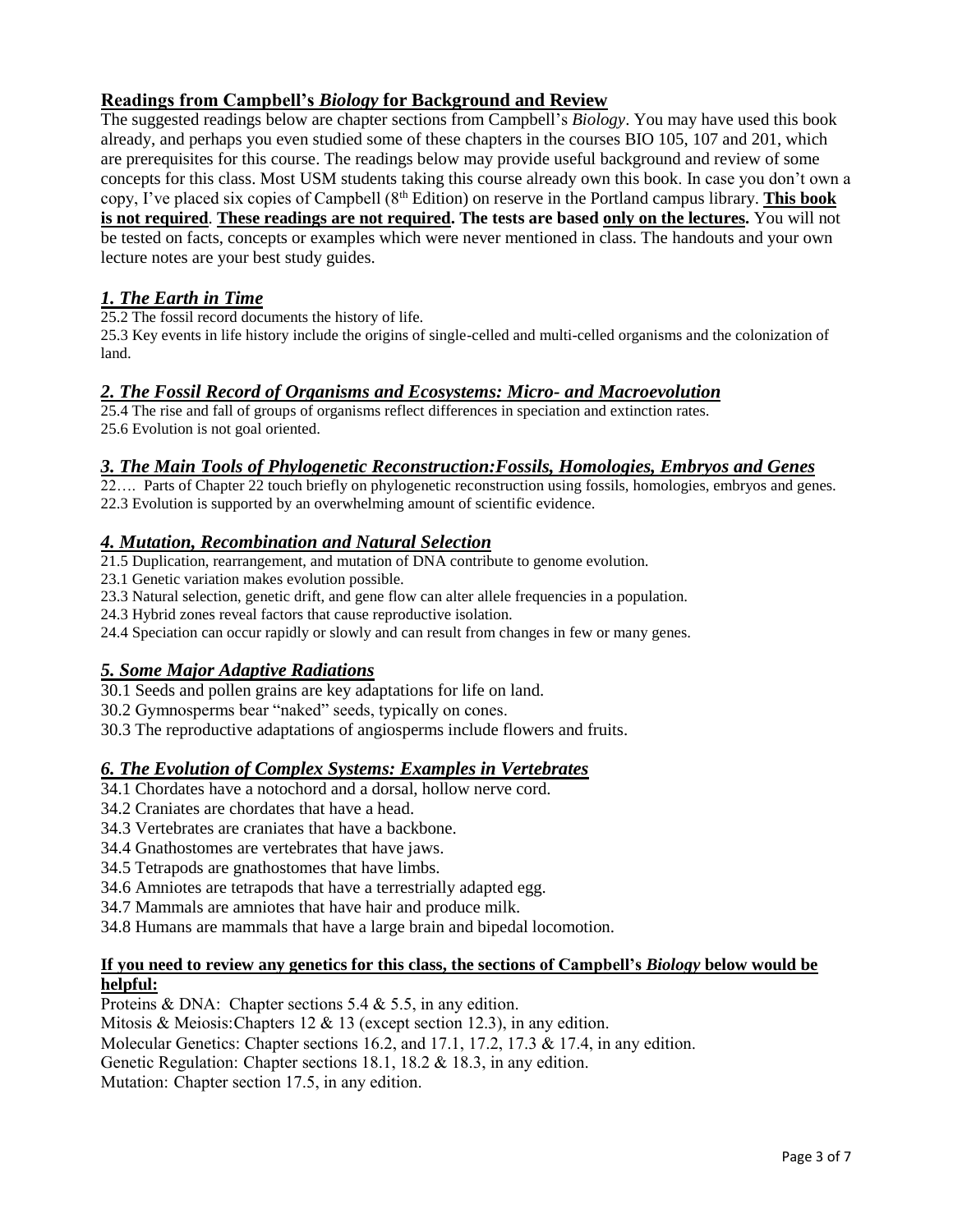# **Tests and the Semester Grade:**

There will be three exams. The first will be on Tuesday, February 15, at 3:30–4:45 PM. The second will be on Tuesday, March 29, at 3:30–4:45 PM. The third and final exam will be on Tuesday, May 3, at 2:00–4:00 PM. Each exam will cover everything that was covered in class up to that point, but the main emphasis will always be on the things covered after the last previous exam. The exams will consist of short-answer questions or multiple choice. Each exam will count as one third of the course grade. Questions on tests will be based only on the lectures. Any graded quizzes or homework during the semester will be counted as part of the next following exam.

Exams are expected to take place in the classroom at the times given above. But if exams are given online, then they will be emailed to everyone simultaneously at the beginning of the time slot (3:30PM-4:45PM for the first two exams; 2:00-4:00PM for the final), and will have to be returned to me by email at the end.

No exams will be given early. No exams will be given late unless there is a compelling reason. There will normally be no second opportunity to take a missed exam, and no make-up exam. If you have a documentable and compelling reason why you had to miss an exam, and you only miss one, you will be graded only on the other two exams. If your absence was foreseeable, you must let me know in advance. Otherwise a missed exam is a failed exam, except in extraordinary circumstances.

## **Grading:**

For each of the three exams, the total points earned will be converted to a letter grade according to a scale based on percentages, but not in the usual way. Approximately the top 15% of the class will get above B+; approximately the bottom 15% of the class will get below C-minus. After these upper and lower thresholds are determined, the other letter grades will then correspond to equal divisions on the scale of total points. I will post the scale for each exam, so that everyone can see how letter grades were determined. This approach to grading is called scaling, or grading "on the curve." It can only be used in larger classes that one has taught often enough to know what to expect. It means the tests can never be too hard, or too easy, because there will always be a top 15% and a bottom 15% of the class. I also adjust those percentages somewhat, as warranted by the general level of class performance.

## **Course Evaluations:**

At the end of each semester all students have the opportunity to exercise their right of free speech regarding the course. It is important to me that you take the time to let me know your thoughts about the course. I use your feedback to make improvements in the course materials, assignments, and outcomes.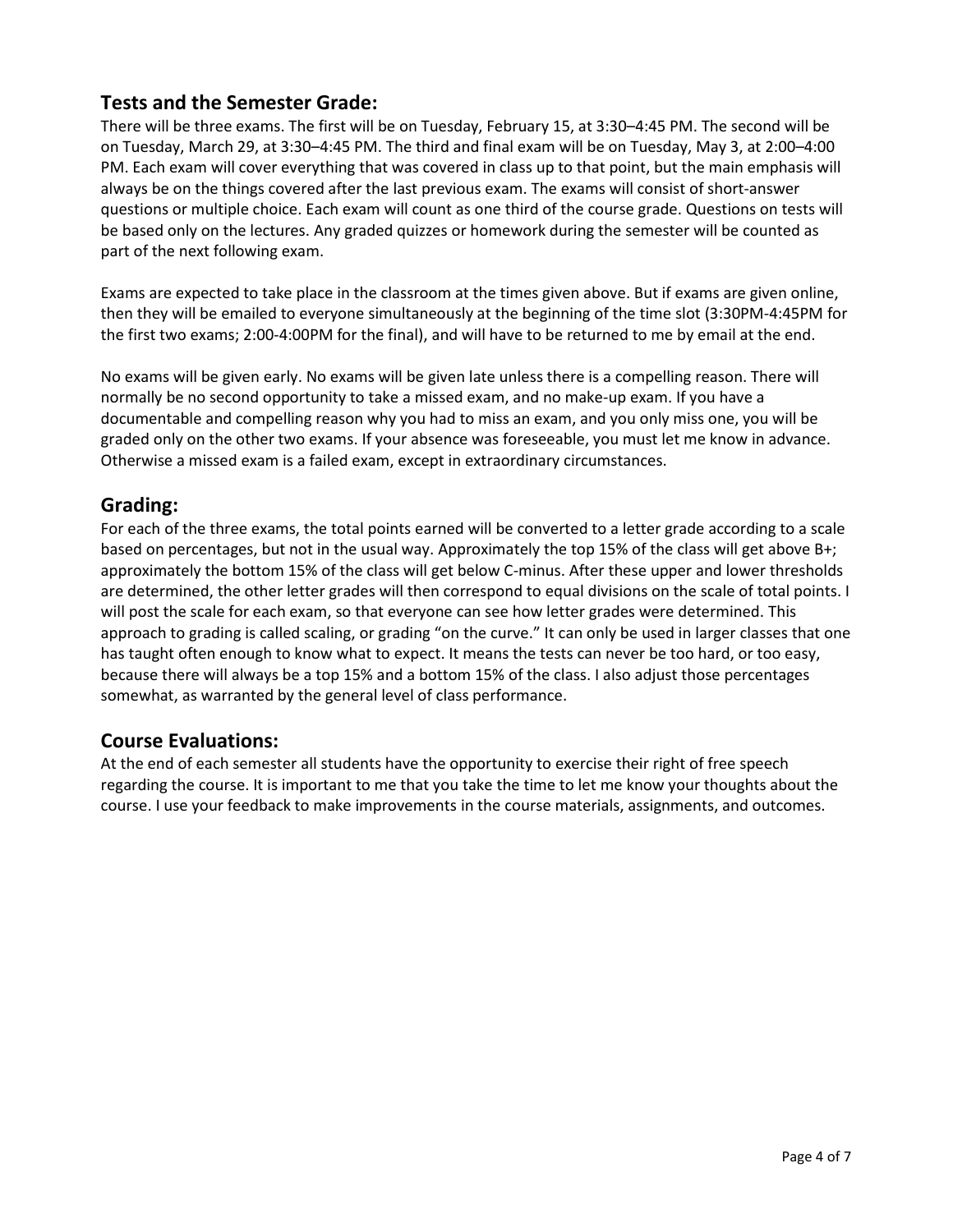### **COURSE POLICIES**

#### **ATTENDANCE POLICY**

I won't take attendance. You can decide for yourself whether to participate in class meetings.

If major issues arise in your life, threatening your ability to succeed in the class, you should let me know as soon as possible, so that we can try to work out a way for you to deal with the problem and make it through the class with something to show for your efforts.

#### **CLASS CANCELLATION**

**If a meeting of this class is ever cancelled, everyone will be notified.**

#### **ATTENDANCE POLICY: Inclement Weather**

From time to time USM is likely to close the University due to bad weather. When the cancellation causes a missed class, the class content will be made up at another time or through additional assignments outside of class. If there is a closure for any reason at the same time as an exam, the exam will be postponed until the next scheduled meeting time.

When the school opens late or closes early, and the time selected is during the middle of class, we will still hold the class unless you are otherwise notified by me. Two examples:

- If class starts at 1pm, but the University is closing at 1:30pm, we will still have class unless you hear from me.
- If class starts at 1pm, but the University is opening at 1:30pm, we will still have class unless you hear from me.

#### **TECHNOLOGY IN THE CLASSROOM**

**Because of the size of the class, there will be no classroom meetings. The only technology you need is the ability to participate in Zoom meetings and to communicate by email.**

### **ACADEMIC INTEGRITY / PLAGIARISM**

Everyone associated with the University of Southern Maine is expected to adhere to the principles of academic integrity central to the academic function of the University. Any breach of academic integrity represents a serious offense. Each student has a responsibility to know the standards of conduct and expectations of academic integrity that apply to academic tasks. Violations of academic integrity include any actions that attempt to promote or enhance the academic standing of any student by dishonest means. Cheating on an examination, stealing the words or ideas of another (i.e., plagiarism), making statements known to be false or misleading, falsifying the results of one's research, improperly using library materials or computer files, or altering or forging academic records are examples of violations of this policy which are contrary to the academic purposes for which the University exists. Acts that violate academic integrity disrupt the educational process and are not acceptable.

Evidence of a violation of the academic integrity policy will normally result in disciplinary action. A copy of the complete policy may be obtained from the office of Community Standards and Mediation, online at [usm.maine.edu/community-standards-mediation/academic-integrity](http://usm.maine.edu/community-standards-mediation/academic-integrity) or by calling and requesting a copy at (207) 780-5242.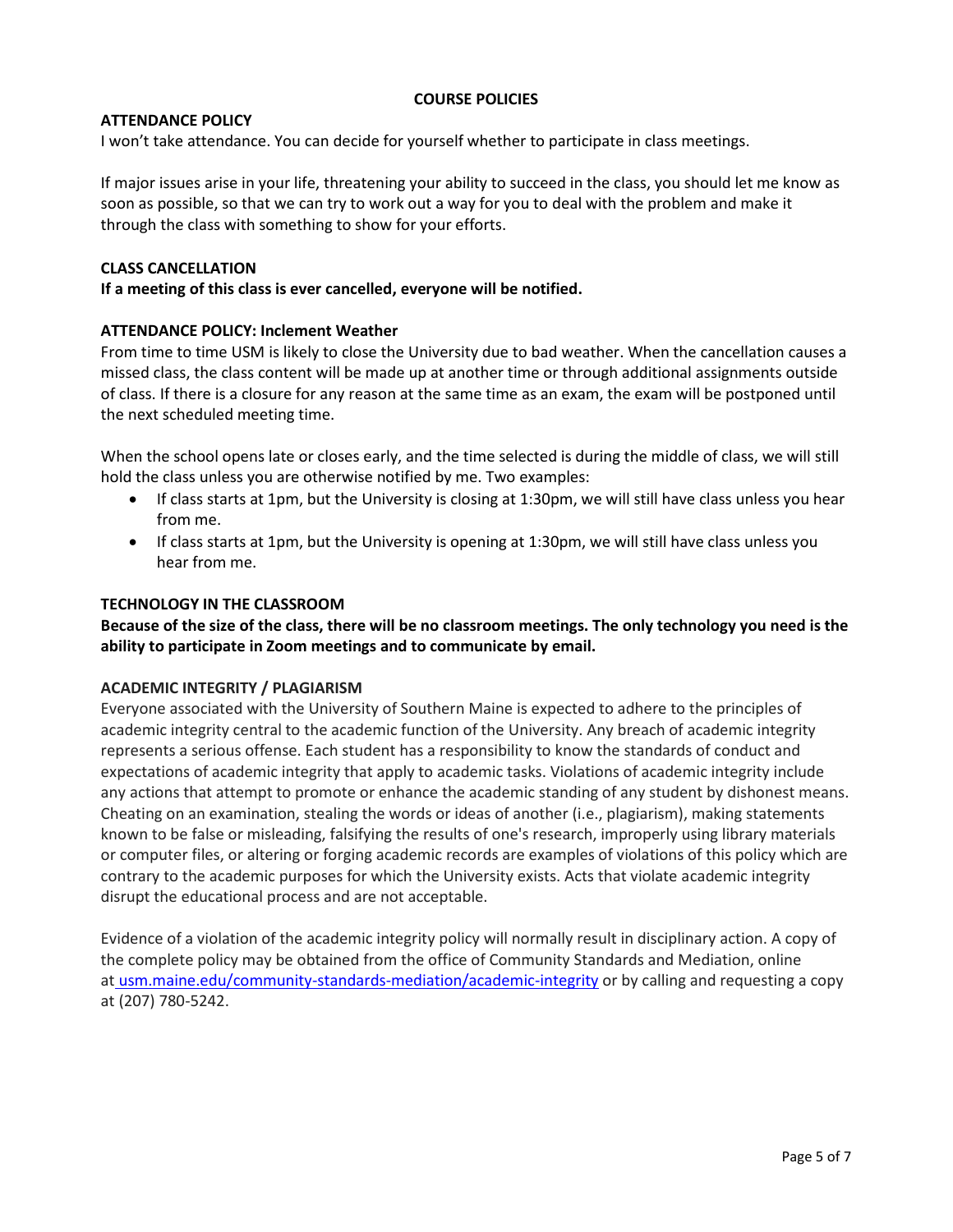### **FINAL EXAMINATIONS/FINAL PROJECT**

There will be a final exam in this class, given during the final exam period, on Tuesday, May 4, 2021, 2:00- 4:00 PM. The exam will include questions from the whole semester, but it will put more emphasis on the material covered after the second exam. There will be no additional final papers or projects.

It is a USM academic policy that no tests or exams may be scheduled during the last week of classes.

#### **UNIVERSITY POLICIES AND RESOURCES**

#### **DISABILITY ACCOMMODATIONS**

The university is committed to providing students with documented disabilities equal access to all univ ersity programs and services. If you think you have a disability and would like to request accommodations, you must register with the Disability Services Center. Timely notification is essential. The Disability Services Center can be reached at 207-780-4706 or at [dscusm@maine.edu.](mailto:dscusm@maine.edu) If you have already received a faculty accommodation letter from the Disability Services Center, please provide me with that information as soon as possible. Then please contact me so that we can review your accommodations.

### **TUTORING AND WRITING ASSISTANCE**

Tutoring at USM is for *all* students, not just those who are struggling. Tutoring provides active feedback and practice, and is available for writing, math, and many more subjects. Walk-in tutoring is available at the Glickman Library in Portland, the Gorham Library, and the LAC Writing Center. For best service, we recommend making an appointment at [https://usm.maine.edu/learningcommons/schedule-tutoring](https://usm.maine.edu/learningcommons/schedule-tutoring-appointment)[appointment.](https://usm.maine.edu/learningcommons/schedule-tutoring-appointment) Questions about tutoring should be directed to Naamah Jarnot at 207-780-4554. Interested in becoming a more effective, efficient learner? Check out [https://usm.maine.edu/agile!](https://usm.maine.edu/agile)

#### **COUNSELING**

Counseling is available at USM. The best way to schedule an appointment is by phone at 780-5411. More information is available at [https://usm.maine.edu/uhcs.](https://usm.maine.edu/uhcs)

### **RECOVERY ORIENTED CAMPUS CENTER (ROCC)**

A peer support community for students in recovery from substance abuse and other mental health conditions is available at USM. More information may be found online at<https://usm.maine.edu/recovery> or by containing ROCC at 207-228-8141.

#### **NONDISCRIMINATION POLICY AND BIAS REPORING**

The University of Southern Maine is an EEO/AA employer, and does not discriminate on the grounds of race, color, religion, sex, sexual orientation, transgender status, gender expression, national origin, citizenship status, age, disability, genetic information or veteran's status in employment, education, and all other programs and activities. The following person has been designated to handle inquiries regarding nondiscrimination policies: Amie Parker, Interim Director of Equal Opportunity, The Farmhouse, University of Maine Augusta, Augusta, ME 04333, 207.581.1226, TTY 711 (Maine Relay System). Incidents of discrimination or bias at USM should be reported to Associate Vice President for Student Affairs David Roussel at 207-780-5242.